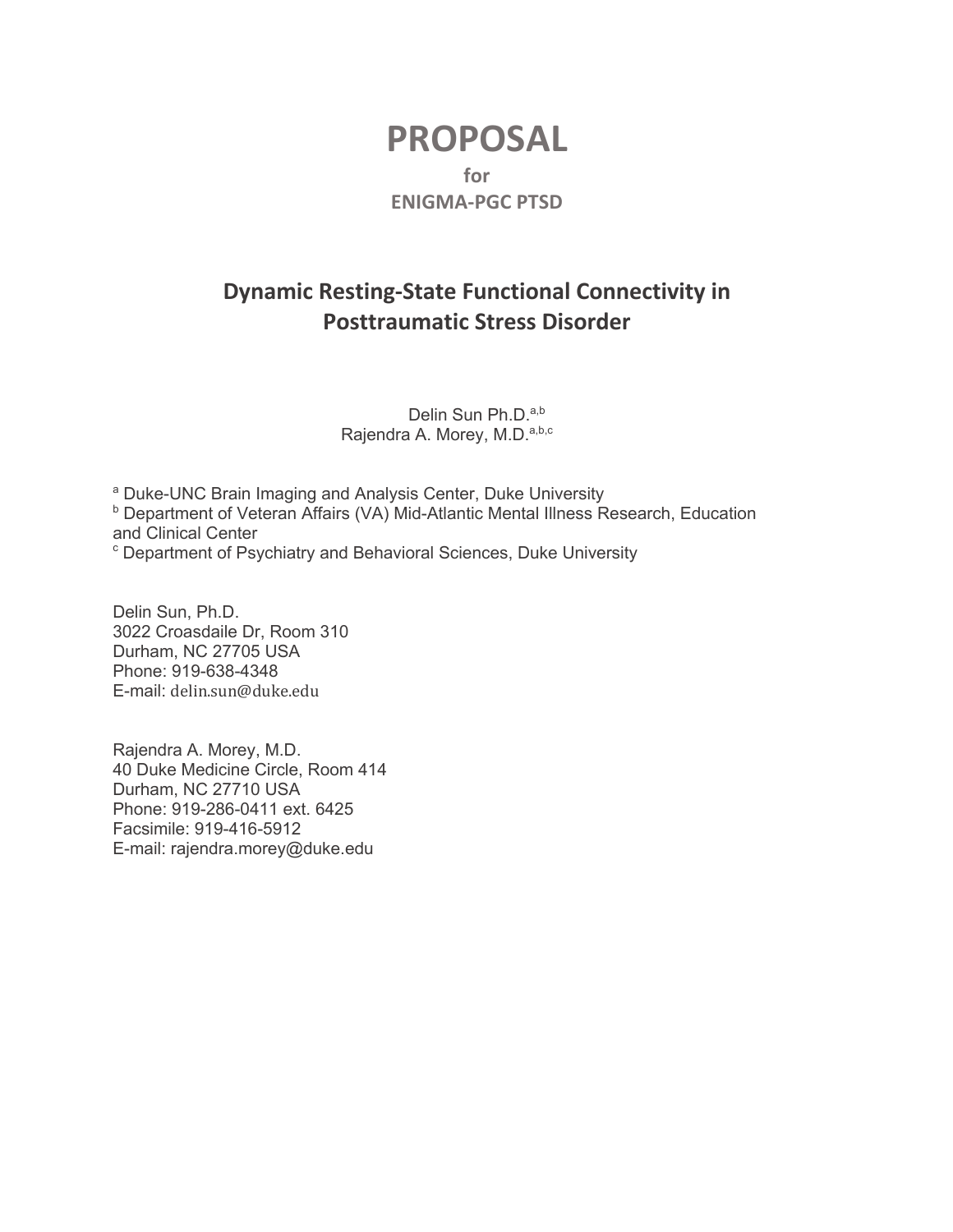## **Abstract** (<150 words)

Posttraumatic stress disorder (PTSD) is associated with abnormal static resting-state functional connectivity (rsFC), especially in amygdala, hippocampus, anterior cingulate cortex (ACC) and medial prefrontal cortex (mPFC). However, little is known about PTSD-related dynamic changes in functional connectivity. We hypothesize that patients with PTSD is associated with reduced temporal variability of functional connectivity than trauma-exposed controls based on compromised abilities of PTSD patients to dynamically adjust behaviors and thoughts to changing conditions and a preoccupation with trauma-related experiences. We will compare patients with PTSD (N~=1500) to trauma-exposed controls (N~=1500) from ENIGMA-PGC PTSD project on dynamic rsFC based on the standard deviations in rsFC of amygdala, hippocampus and mPFC over a series of sliding windows. The proposed research may advance knowledges of fluctuating communications among brain systems in PTSD.

Keywords: Dynamic Functional Connectivity; Resting-State fMRI; PTSD; amygdala; hippocampus; mPFC.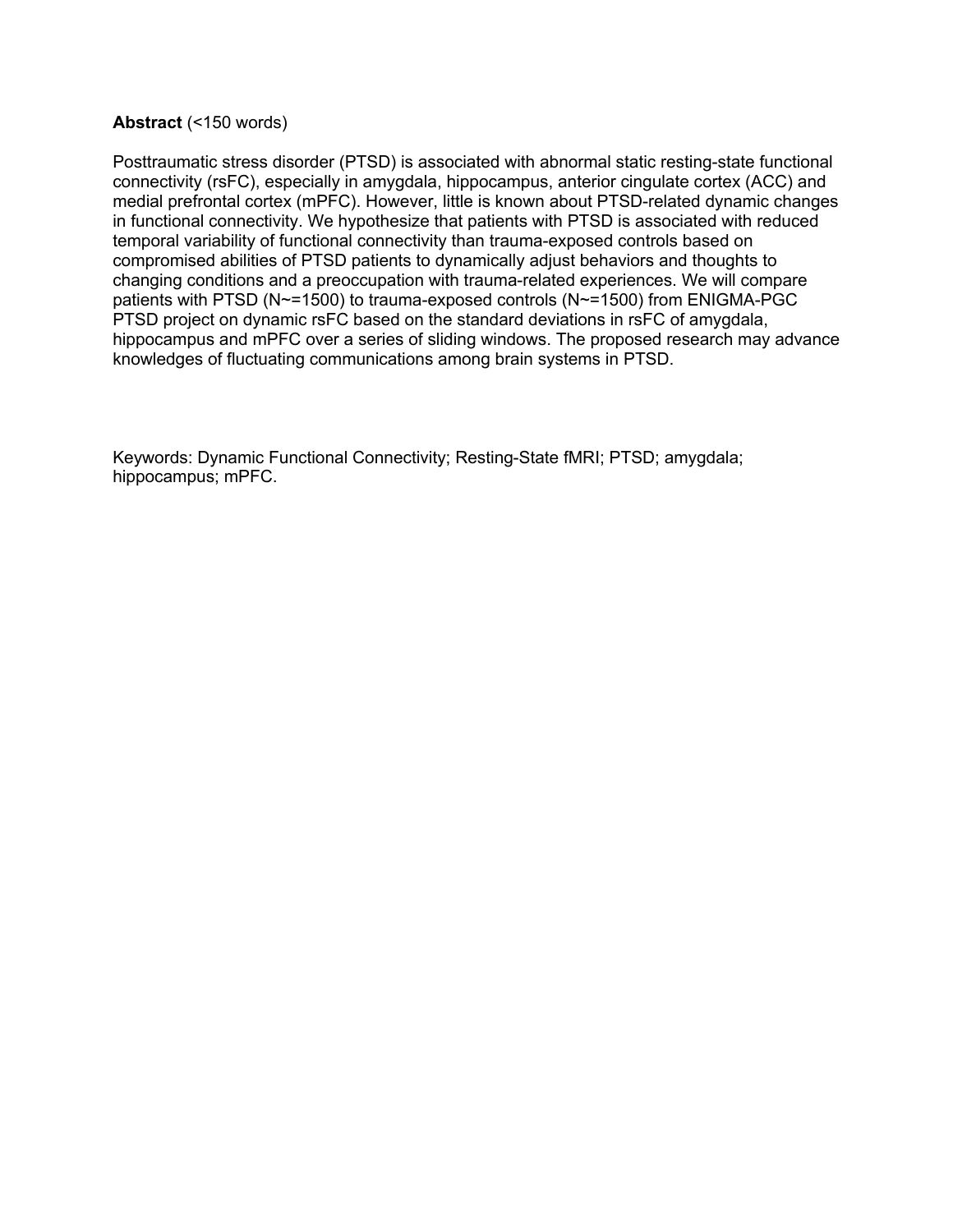# **Background:**

Posttraumatic Stress Disorder (PTSD) is a mental health problem that some people develop after experiencing or witnessing a life-threatening event, like combat, a natural disaster, a car accident, or sexual assault (Shalev *et al*, 2017). Previous studies have documented several PTSD-related brain areas including amygdala, hippocampus, medial prefrontal cortex (mPFC), anterior cingulate cortex (ACC) and insula (Brown *et al*, 2014; Morey *et al*, 2012; Morey *et al*, 2016), that are associated with emotion, memory and executive functions (Shalev *et al*, 2017). The methodological development in resting-state functional magnetic resonance imaging (fMRI) method makes it straightforward to compare brain activity across groups without relying on task demands and instructions, whereas functional connectivity is a common analysis for restingstate fMRI data and refers to measures of correlation between pairs of fMRI time series obtained from different brain regions (Lee *et al*, 2013; van den Heuvel and Pol, 2010). Previous studies showed that PTSD is associated with larger resting-state functional connectivity (rsFC) between amygdala and insula (Rabinak *et al*, 2011), smaller amygdala-hippocampus rsFC (Sripada *et al*, 2012), and larger amygdala-ACC/dorsal mPFC rsFC (Brown *et al*, 2014). A recent review reported increased rsFC in salience network but decreased rsFC in default mode network in PTSD (Koch *et al*, 2016).

Most of rsFC studies on PTSD utilized the static functional connectivity method, which assumes that functional connectivity between regions is stationary over time (Koch *et al*, 2016). However, static rsFC outputs only one connectivity value per voxel during the entire length of the scan, and potentially leads to loss of information and sensitivity to the underlying dynamic neural processes (Allen *et al*, 2014). By contrast, nonstationary and spontaneous relationships exist in rsFC regardless of conscious cognitive processing (Hutchison *et al*, 2013). Further, dynamic variations in rsFC are relevant to changes in vigilance (Thompson *et al*, 2013), arousal (Chang *et al*, 2013), emotional state (Cribben *et al*, 2012), and behavioral performance (Jia *et al*, 2014). A recent study by Jin *et al* (2017) showed that patients with PTSD were associated with stronger static but weaker dynamic rsFC, suggesting compromised abilities in PTSD patients to dynamically adjust behaviors and thoughts to changing conditions. The decreased dynamic rsFC has also been detected in other psychiatric disorders (Sakoglu *et al*, 2010), and was found to relate with compromised behavioral performance in healthy controls (Jia *et al*, 2014). Interestingly, dynamic rsFC exhibited higher accuracy than static rsFC in differentiating PTSD from trauma-exposed controls with machine learning (Jin *et al*, 2017).

Unfortunately, to the best of our knowledge, there is only one study by Jin *et al* (2017) investigating dynamic rsFC in patients with PTSD among Chinese earthquake survivors. The sample size in their study is also relatively small (N < 100 per group). Little is known about whether their findings could be generalized to a larger sample size with participants of diverse trauma types. Moreover, it is still unclear how rsFC is affected between areas important to PTSD, including amygdala, hippocampus, ACC and mPFC. By expanding our investigation into a larger sample size (N~=1,500 per group) with participants from diverse sites and accompanied with different trauma types, we may delineate the dynamic functional connections between areas in PTSD without the bias of trauma type and demographic information. The knowledge gained may contribute to advancing our understanding of the neurobiology of PTSD and in future may shed light on treatments for PTSD.

# **Specific Aims and Objectives**:

**Aim**: Investigate Dynamic rsFC in PTSD. Diagnosis of PTSD will be performed with the Clinician Administration PTSD Scale (CAPS). Measures of brain activity from resting-state functional MRI scans, obtained from the ENIGMA-PTSD project proposed in this application, will be analyzed for dynamic rsFC. Given the compromised abilities of PTSD patients to dynamically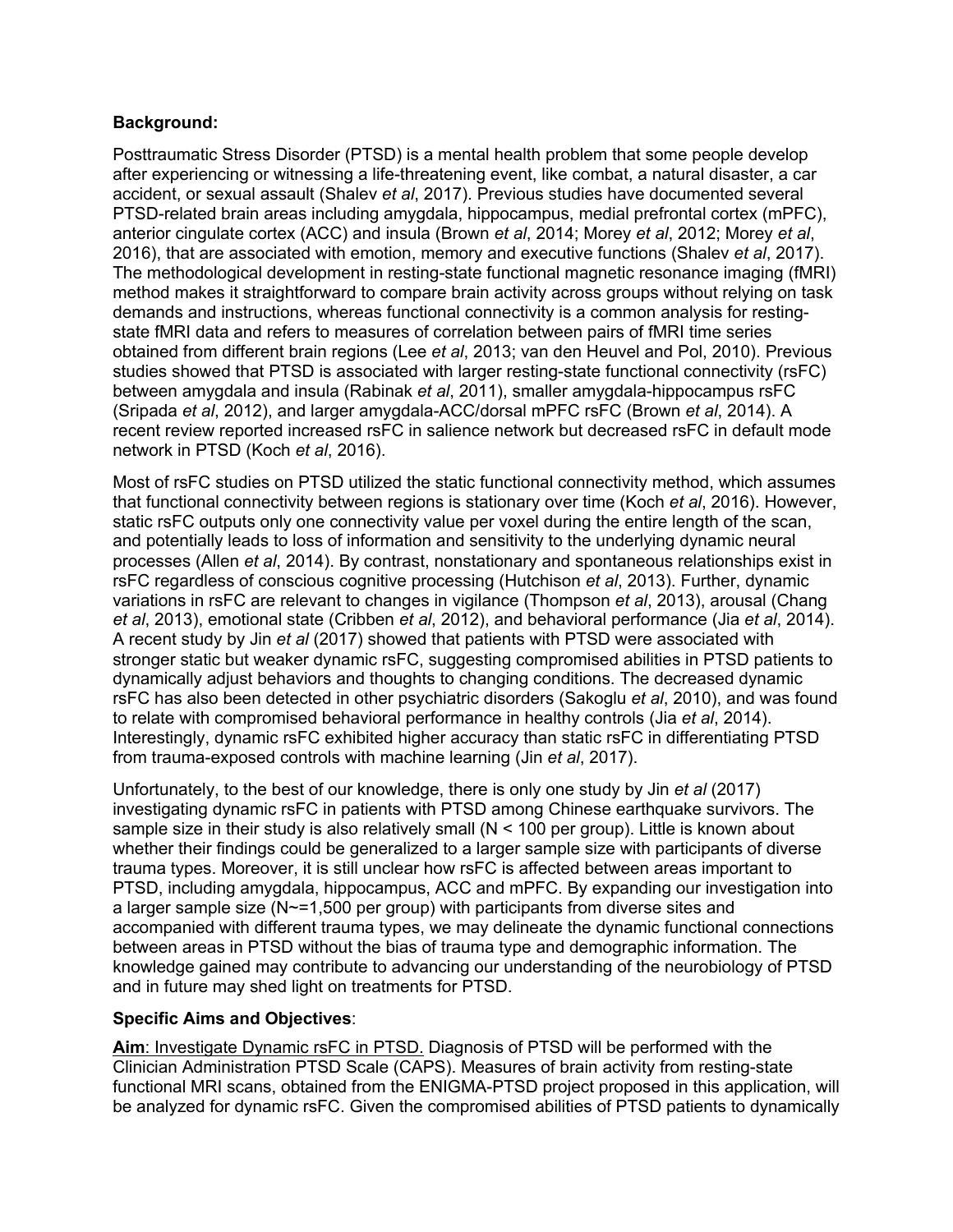adjust behaviors and thoughts to changing conditions and a preoccupation with trauma-related experiences, we hypothesize that PTSD patients compared to trauma-exposed controls will be associated with reduced dynamic rsFC between important seed areas, including amygdala, hippocampus, ACC and mPFC, and the rest of the brain.

# **Research Plan:**

Participants: We will target PTSD patients from the ENIGMA-PTSD project to achieve detailed clinical measures including PTSD scores. The sample size of N~=1500 per group will provide excellent power to make inferences about brain dynamic rsFC associated with differences between PTSD patients and trauma-exposed controls. We will exclude all participants with Axis I disorders except those with PTSD, major depression, and past substance abuse. We will exclude participants with significant neurological disorders (e.g. seizure, stroke), major neurological surgery, TBI, and significant cardiorespiratory compromise (e.g. COPD). However, present substance abuse of nicotine products will be permitted. All participants with contraindication to obtaining MRI scanning or those with claustrophobia will be excluded.



#### Figure 1. Flowchart of ENIGMA rsfMRI analysis pipeline (adapted from Adhikari *et al* (2018)).

Preprocessing: Following the ENIGMA analysis pipeline for resting-state fMRI data implemented in the AFNI software (Fig. 1) (Adhikari *et al*, 2018), we will first apply Marchenko-Pastur distribution-based principal components analysis (MP-PCA) for denoising (Veraart *et al*, 2016), to improve signal-to noise ratio (SNR) and temporal SNR (tSNR) properties of the time series data, with no loss of spatial resolution of the image and without the introduction of additional partial volume effects. We will then correct spatial distortions associated with long-TE gradient echo imaging using the gradientecho 'fieldmap' or the reversed-gradient

approach. After that, we will correct the time of acquisition of each slice. Next, we will correct head motion by registering each functional volume to the volume with the minimum outlier fraction, where each transformation is concatenated with the transformation to standard space, to avoid unnecessary interpolation. We will further spatially normalize images to the ENIGMA EPI template in Montreal Neurological Institute (MNI) standard space for group analysis, and then smooth the images with a 4-mm kernel. We will then regress out the effects of nuisance variables such as the linear trend, 6 motion parameters (3 rotational and 3 translational directions), their 6 temporal derivatives (rate of change in rotational and translational motion) and time courses from the local white matter and cerebrospinal fluid (CSF) from lateral ventricles. Finally, we will censor the time points with excessive motion (> 0.2 mm) estimated as the magnitude of displacement from one time point to the next, including neighboring time points and outlier voxels fraction (>0.1) were censored from statistical analysis. We will make outlier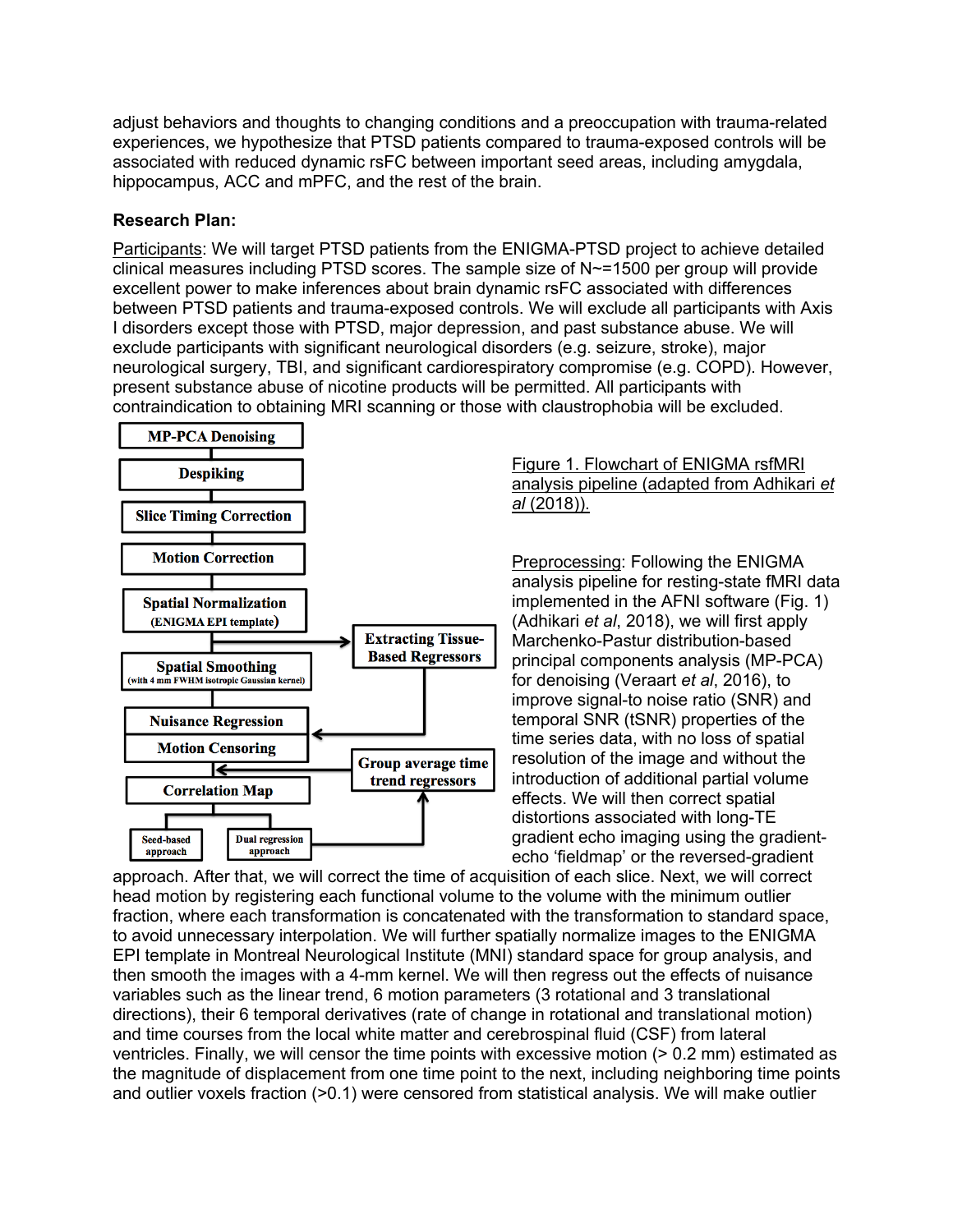images based on the time points with excessive motion, and enter then into the individual-level general linear model to remove the influence of these time points on estimates of functional connectivity while maintaining the temporal structure of the data.

Individual-level Analyses: Voxel-wise seed-based functional connectivity analyses will be performed using the CONN toolbox (Whitfield-Gabrieli *et al*, 2012) and in-house scripts written in Matlab (version R2016b). The seed regions of interest will be amygdala, hippocampus, ACC and mPFC that are defined by the anatomical mask images from the WFU\_PickAtlas software (http://fmri.wfubmc.edu/software/pickatlas).Following Kaiser *et al* (2016), the time course will be segmented into 36-s windows, sliding the onset of each window by 18 s, for a total of 15–19 windows (depending on length of the functional scan). The duration of sliding windows is selected to optimize the balance between capturing rapidly shifting dynamic relationships (with shorter windows) and achieving reliable estimates of the correlated activity between regions (Leonardi and Van De Ville, 2015). Next, the Fisher's z-transformed Pearson's correlation coefficient will be computed for each sliding window between the truncated time course of the seed and that of all other voxels, yielding a set of sliding-window beta maps for each participant. Dynamic rsFC will be estimated by calculating the SD in beta values at each voxel.

Group-level analyses: For each seed area, individual dynamic rsFC maps will be entered into a whole-brain t-test to investigate the between-group differences. Correlation analyses to examine the relationship between severity of PTSD and dynamic rsFC will be conducted within the PTSD group based on a correlation between CAPS scores and dynamic rsFC at each voxel per seed region. Age, sex, depression severity, traumatic brain injury (TBI), alcohol use, childhood trauma exposure, adult trauma exposure, medication status and scanner site will be included as covariates of no interest. Group-level effects will be considered significant if results are heightthresholded at p < 0.001 and survive *p* < 0.05 cluster-level false discovery rate (FDR) corrections. In the aforementioned mega-analysis, we will pool all subjects together to calculate the functional connections between seed areas and the rest of the brain, and will find some target areas significantly connected with seeds. The mega-analysis will include a covariate for site. Sites with multiple scanners will be subdivided into multiple sites. To avoid being biased by the mega-analysis due stratification or interaction effects, we will then extract the values of functional connections between seeds and targets, and enter them into a meta-regression approach to validate the findings. We will also explore available whole brain meta-regression analytic strategies.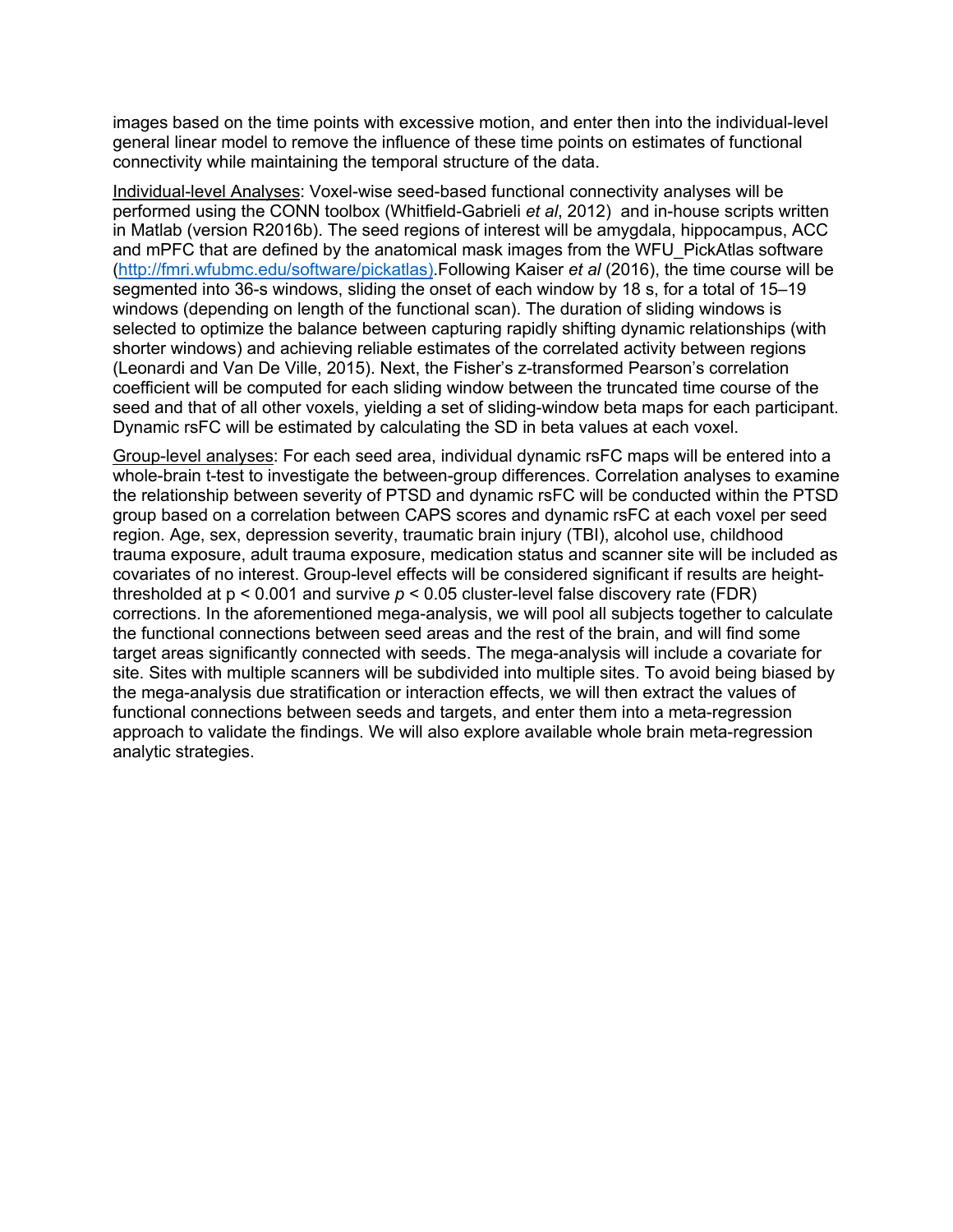# **References:**

Adhikari BM, Jahanshad N, Shukla D, Glahn DC, Blangero J, Reynolds RC*, et al* (2018). Heritability estimates on resting state fMRI data using ENIGMA analysis pipeline. *Pac Symp Biocomput* **23**: 307-318.

Allen EA, Damaraju E, Plis SM, Erhardt EB, Eichele T, Calhoun VD (2014). Tracking Whole-Brain Connectivity Dynamics in the Resting State. *Cereb Cortex* **24**(3): 663-676.

Brown VM, Labar KS, Haswell CC, Gold AL, McCarthy G, Morey RA*, et al* (2014). Altered Resting-State Functional Connectivity of Basolateral and Centromedial Amygdala Complexes in Posttraumatic Stress Disorder. *Neuropsychopharmacol* **39**(2): 351-359.

Chang C, Metzger CD, Glover GH, Duyn JH, Heinze HJ, Walter M (2013). Association between heart rate variability and fluctuations in resting-state functional connectivity. *Neuroimage* **68**: 93-104.

Cribben I, Haraldsdottir R, Atlas LY, Wager TD, Lindquist MA (2012). Dynamic connectivity regression: Determining state-related changes in brain connectivity. *Neuroimage* **61**(4): 907- 920.

Hutchison RM, Womelsdorf T, Allen EA, Bandettini PA, Calhoun VD, Corbetta M*, et al* (2013). Dynamic functional connectivity: promise, issues, and interpretations. *Neuroimage* **80**: 360-378.

Jia H, Hu X, Deshpande G (2014). Behavioral relevance of the dynamics of the functional brain connectome. *Brain Connect* **4**(9): 741-759.

Jin CF, Jia H, Lanka P, Rangaprakash D, Li LJ, Liu TM*, et al* (2017). Dynamic Brain Connectivity Is a Better Predictor of PTSD than Static Connectivity. *Hum Brain Mapp* **38**(9): 4479-4496.

Kaiser RH, Whitfield-Gabrieli S, Dillon DG, Goer F, Beltzer M, Minkel J*, et al* (2016). Dynamic Resting-State Functional Connectivity in Major Depression. *Neuropsychopharmacol* **41**(7): 1822- 1830.

Koch SBJ, van Zuiden M, Nawijn L, Frijling JL, Veltman DJ, Olff M (2016). Aberrant Resting-State Brain Activity in Posttraumatic Stress Disorder: A Meta-Analysis and Systematic Review. *Depress Anxiety* **33**(7): 592-605.

Lee MH, Smyser CD, Shimony JS (2013). Resting-State fMRI: A Review of Methods and Clinical Applications. *Am J Neuroradiol* **34**(10): 1866-1872.

Leonardi N, Van De Ville D (2015). On spurious and real fluctuations of dynamic functional connectivity during rest. *Neuroimage* **104**: 430-436.